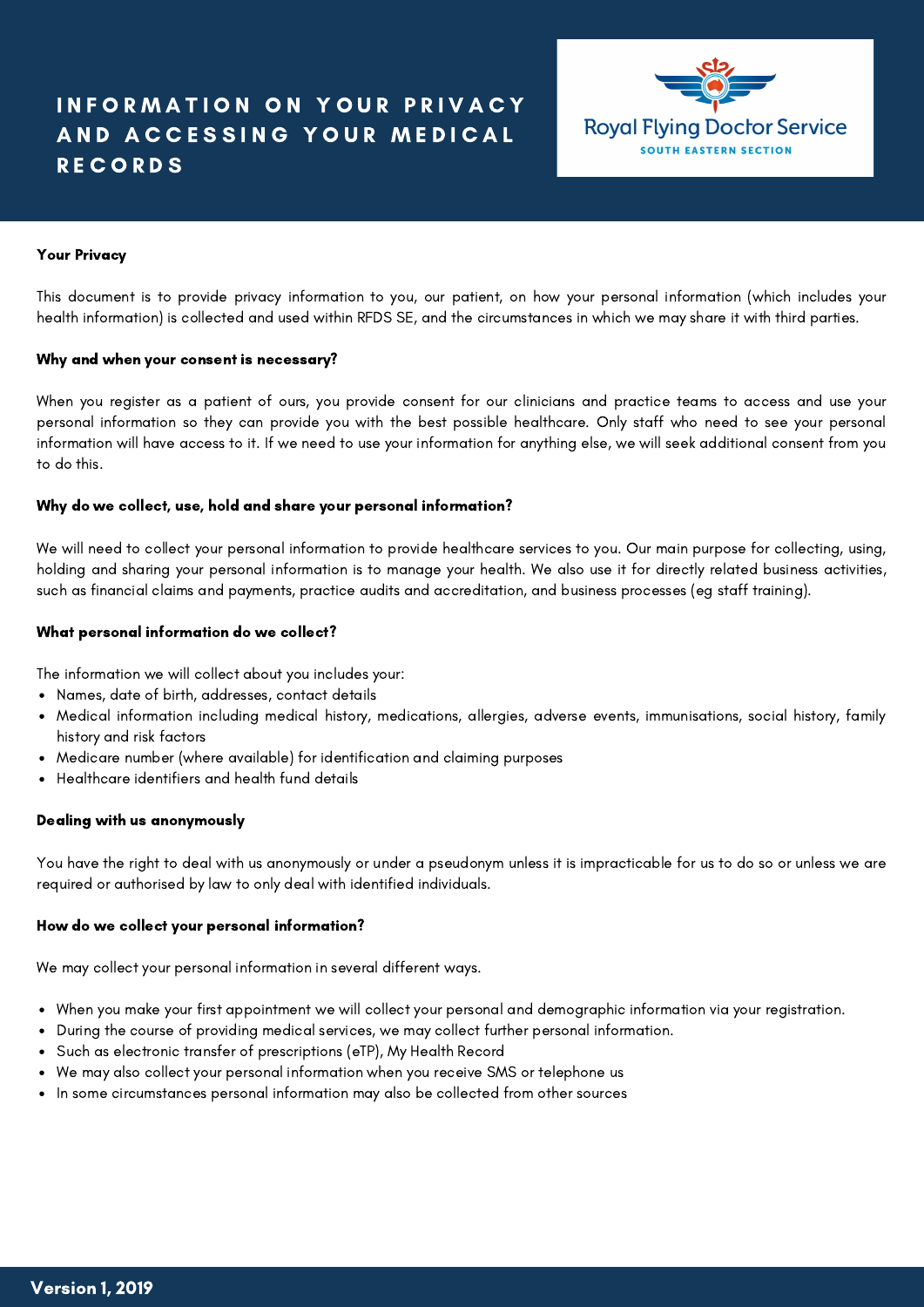Often this is because it is not practical or reasonable to collect it from you directly.

This may include information from:

- Your guardian or responsible person
- Other involved healthcare providers, such as specialists, allied health professionals, hospitals, community health services and Pathology and diagnostic imaging services
- Your health fund, Medicare, or the Department of Veterans' Affairs (as necessary)

# When, why and with whom do we share your personal information?

We sometimes share your personal information:

- With third parties who work with us for business purposes, such as accreditation agencies or information tech<br>providers these third parties are required to comply with Australian Privacy Principles (APP's) and this polic With third parties who work with us for business purposes, such as accreditation agencies or information technology
- With other healthcare providers
- When it is required or authorised by law (eg court subpoenas)
- When it is necessary to lessen or prevent a serious threat to a patient's life, health or safety or public health or safety, or it is impractical to obtain the patient's consent
- To assist in locating a missing person
- To establish, exercise or defend an equitable claim
- For the purpose of confidential dispute resolution process
- When there is a statutory requirement to share certain personal information (eg some diseases require mandatory notification)
- during the course of providing medical services, through eTP, My Health Record (eg via Shared Health Summary, Event Summary)

Only people who need to access your information will be able to do so. Other than in the course of providing health services or as otherwise described in this document, we will not share personal information with any third party without your consent.

We will not share your personal information with anyone outside Australia (unless under exceptional circumstances that are permitted by law) without your consent. We will not use your personal information for marketing any of our goods or services directly to you without your express consent. If you do consent, you may opt-out of direct marketing at any time by notifying us in writing.

# How do we store and protect your personal information?

Your personal information may be stored in various forms. Such as via electronic medical records systems and paper based systems. We store all personal information securely.

## How can you access and correct your personal information?

You have the right to request access to, and correction of, your personal information. We acknowledges patients may request access to their medical records. We require you to put this request in writing via the request for medical information form and we will respond generally within a 30 days. In some circumstance fees that may be associated with providing this information.

We will take reasonable steps to correct your personal information where the information is not accurate or up to date. From time to time, we will ask you to verify that your personal information held by us is correct and current. You may also request that we correct or update your information, and you should make such requests in consultation with your main health service provider.